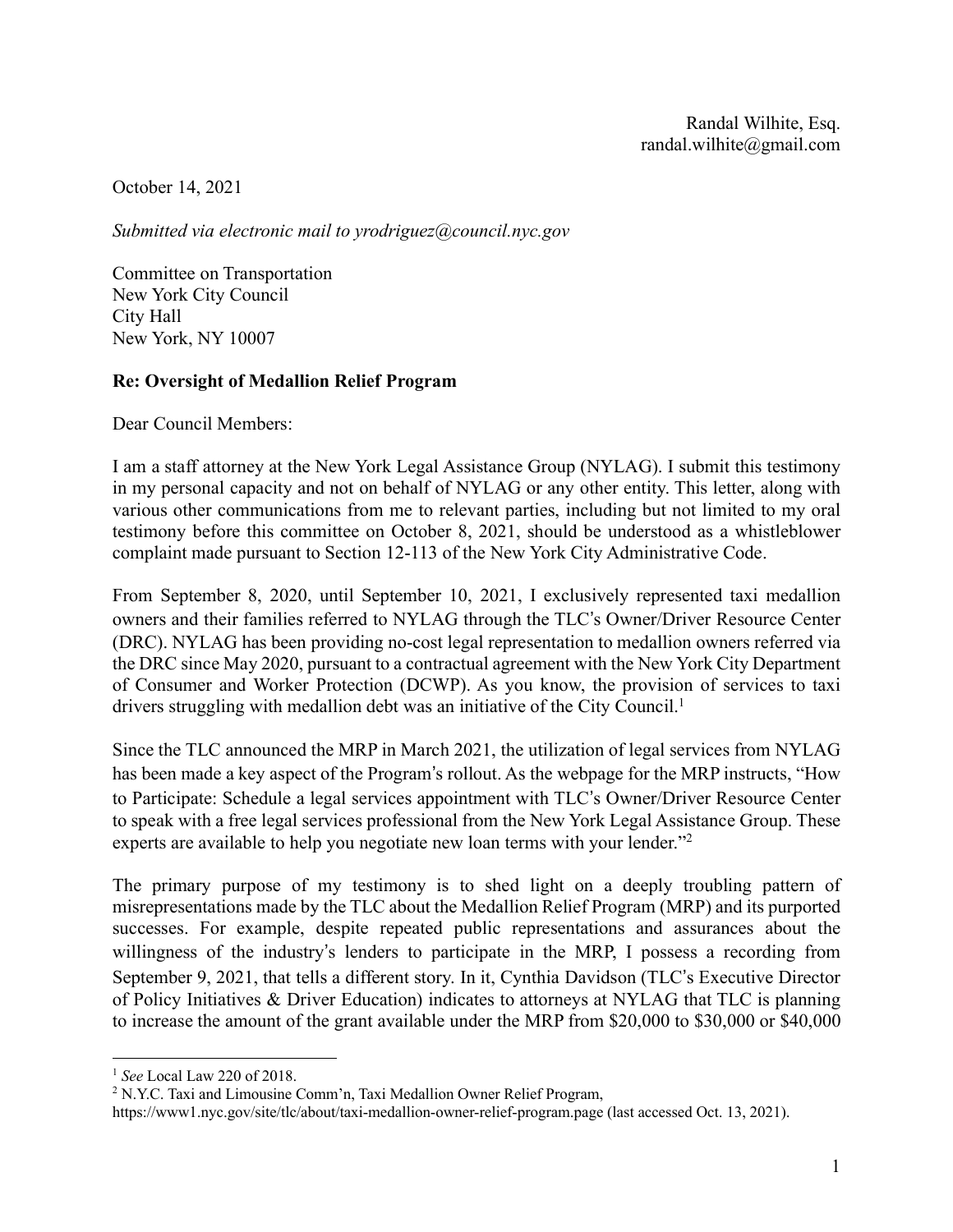for the lenders who have been unwilling to agree to provide the 20%, 30%, or 40% of loan forgiveness required under the current rules of the MRP. It is vital that the TLC's misrepresentations be exposed as such, because they speak directly to and are intended to mollify the near-universal concerns that have been raised about the adequacy and design of the MRP by industry stakeholders and officials throughout federal, state, and city government.<sup>3</sup>

## **The Creation of the Medallion Relief Program**

The MRP has been characterized by arrogance and untruth on the part of the TLC since its inception. According to the testimony of Commissioner and Chairperson Aloysee Heredia Jarmoszuk at this Committee's oversight hearing on October 8, 2021:

Over a seven-month period after the [DRC] opened, TLC learned that medallion owners working with the Center and with means for a down payment for refinancing were able to achieve improved loan terms and better financial stability. TLC also learned that a number of medallion owners were unable to afford the down payment needed to refinance.

During this time, TLC also engaged in numerous discussions about how to address the debt issue with the industry stakeholders, including medallion owners, drivers, advocates, attorneys, and financial experts. 4

Similarly, earlier this year, during the Committee's preliminary budget hearing on March 9, 2021, when Chairperson Rodriguez asked the Commissioner how she knew that the MRP would work, she stated the following:

[W]e know that many lenders over the last year that have written down hundreds of millions of dollars in loans through restructurings. What we have heard time and time again . . . from our medallion owners is that . . . they cannot afford the down payment that

<sup>&</sup>lt;sup>3</sup> The lengths to which TLC and DCWP have gone to try to prevent me from speaking out publicly underscore the extent of their efforts to obscure the truth. On September 10, 2021, without warning, I was suspended by NYLAG from continuing to work with my medallion-owner clients (i.e., all of my clients) after I begun to raise concerns about the MRP in public. NYLAG's general counsel informed me that, at the urging of the TLC, DCWP had threatened to pull its funding from NYLAG if I was not immediately removed from working with my clients. TLC and DCWP's sole complaint about me at this time was that I had given a presentation about the taxi medallion debt crisis, in my personal capacity, in which I briefly criticized the MRP.

I subsequently gave an interview to a journalist in which I explained how some of the claims that TLC was making about the MRP were untrue. *See* Wen Zhuang, *Cab Drivers Are Drowning in Debt. The City's Plan Won't Help*, New York Focus (Sept. 23, 2021), https://www.nysfocus.com/2021/09/23/taxi-cab-drivers-debt-protest/. I also signed up to testify at the TLC hearing on the proposed rules for the MRP, to be held on September 27, 2021, in order to express similar concerns. On the day the journalist's article was published, NYLAG suspended me from all work and cut off my access to my email account and to other internal documents. On September 27, TLC refused to allow me to testify at the hearing on the proposed rules.

<sup>4</sup> Video: N.Y. City Council Comm. on Transportation Oversight Hearing (Oct. 8, 2021) (beginning at 18:28), *available at* https://councilnyc.viebit.com/player.php?hash=vH2Duvg2wzWC.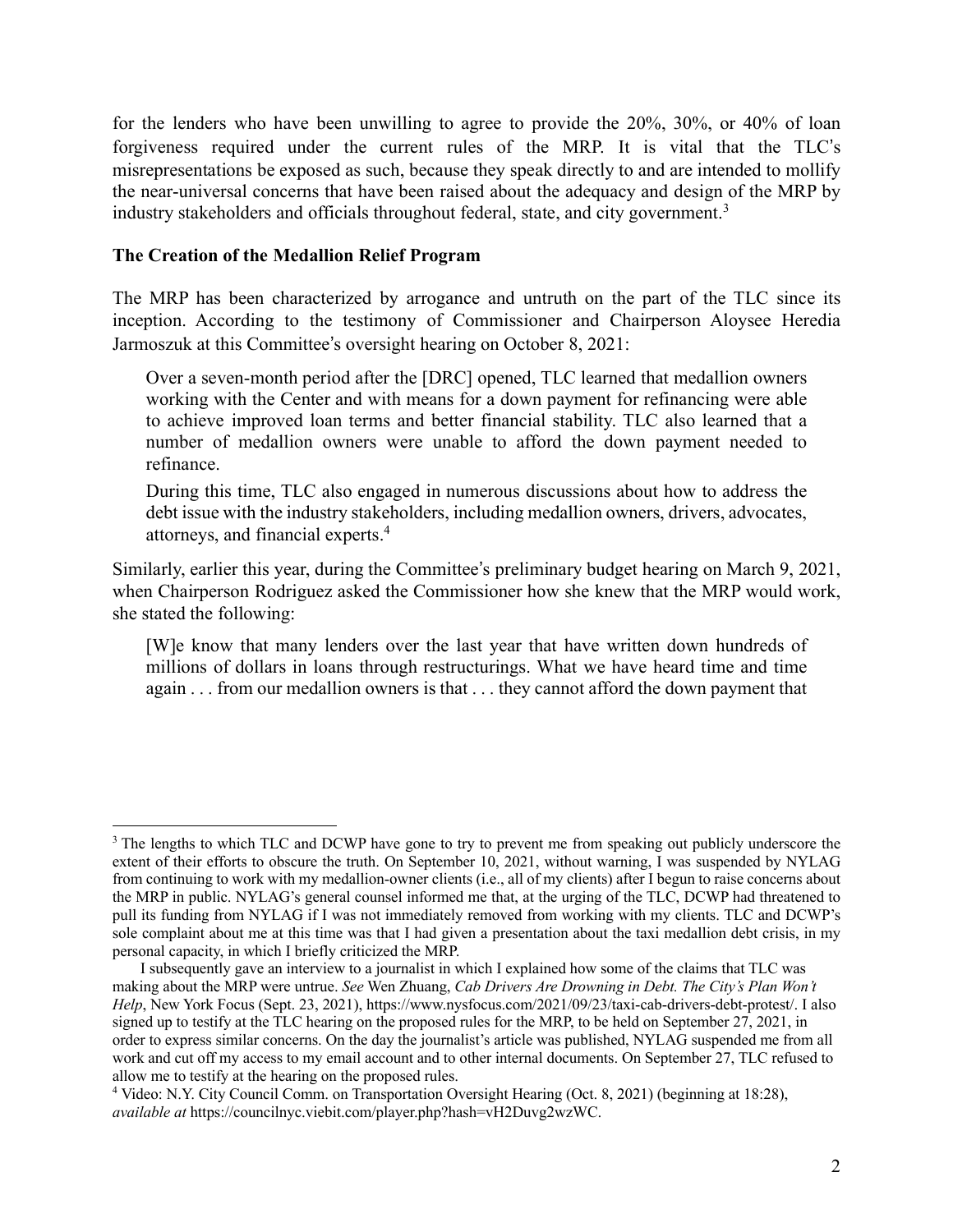is necessary to restructure the loan. And so, this \$65 million plan will facilitate that so that the medallion owners don't have to worry about stringing \$20,000 together.<sup>5</sup>

These statements are remarkable and disturbing because they are unfounded.

For nearly a year before the TLC announced the MRP in March 2021, NYLAG attorneys had been representing taxi medallion owners and their families, most often directly in relation to their medallion debt, on a day-to-day basis. In doing so, we became highly familiar with each of the lenders active in the industry. To my knowledge, however, there was from 2020 to early 2021 only a single lender in the industry offering to provide a significant amount of loan forgiveness in exchange for a one-time payment in the vicinity of \$20,000. This lender—as reported in the *Wall Street Journal* in September 2020—was Marblegate Asset Management LLC ("Marblegate").6 I know of no other lender who was willing to enter into a similar agreement with medallion owners during this time. It is simply untrue that "many lenders" were "writ[ing] down hundreds of millions of dollars in loans" through such restructurings during this time.

Had the Commissioner or her team in fact consulted with the team of City-funded attorneys at NYLAG dealing with the industry's lenders on a daily basis on behalf of medallion owners when conceiving the MRP, we could have explained this to them. But the truth is that NYLAG knew nothing about the MRP before it was announced to the public on March 9, 2021, nor were any NYLAG staff, to my knowledge, consulted about it. Thus, any suggestion that the TLC consulted with attorneys at the DRC about "how to address the debt issue," or that the MRP reflects insights gained from the work of attorneys at the DRC is also untrue.

Inconsistencies between the Commissioner's testimony when the MRP was first announced in March 2021 and the present should similarly raise serious questions about the degree of study and consultation that actually went into the conception of the MRP. On March 9, 2021, the Commissioner testified that the \$65 million from the MRP would be used to "restructure[e] around 3200 or 4000 medallions," postulating that if "each loan has achieved something in the ballpark of \$250,000 in debt forgiveness . . . that creates a pathway for hundreds of millions of dollars collectively in debt forgiveness" and assuring this Committee that "\$65 million will yield over \$400 to \$800 million in debt relief."<sup>7</sup> When the Commissioner testified at this Committee's oversight hearing on October 8, 2021, however, she indicated that the \$65 million fund would now only be able to cover 2,250 medallion loans.<sup>8</sup> Furthermore, according to an October 9, 2021, press release from Mayor de Blasio, the average debt forgiveness purportedly obtained through the MRP

<sup>5</sup> Testimony of Commissioner Aloysee Heredia Jarmoszuk at 99:24-100:10, Hearing of the N.Y. City Council Comm. on Transportation (Mar. 9, 2021), *available at*

https://legistar.council.nyc.gov/LegislationDetail.aspx?ID=4809579&GUID=3237E7F8-DA59-4B1D-93C2- B9CB90C8E8C8&Options=&Search=.

<sup>6</sup> Paul Berger, *Investment Firm Forgives \$70 Million in New York City Taxi-Cab Debt*, The Wall Street Journal (Sept. 13, 2020), https://www.wsj.com/articles/investment-firm-forgives-70-million-in-new-york-city-taxi-cab-debt-11600012810. Notably, Marblegate was only willing to enter into such agreements with respect to a portion of its loan portfolio, specifically loans with unpaid principal balances of \$325,000 or more.

<sup>7</sup> Testimony of Commissioner Jarmoszuk, *supra* note 5, at 92:19-24, 106:8-10.

<sup>8</sup> Video: Transportation Oversight Hearing, *supra* note 4, beginning at 31:00.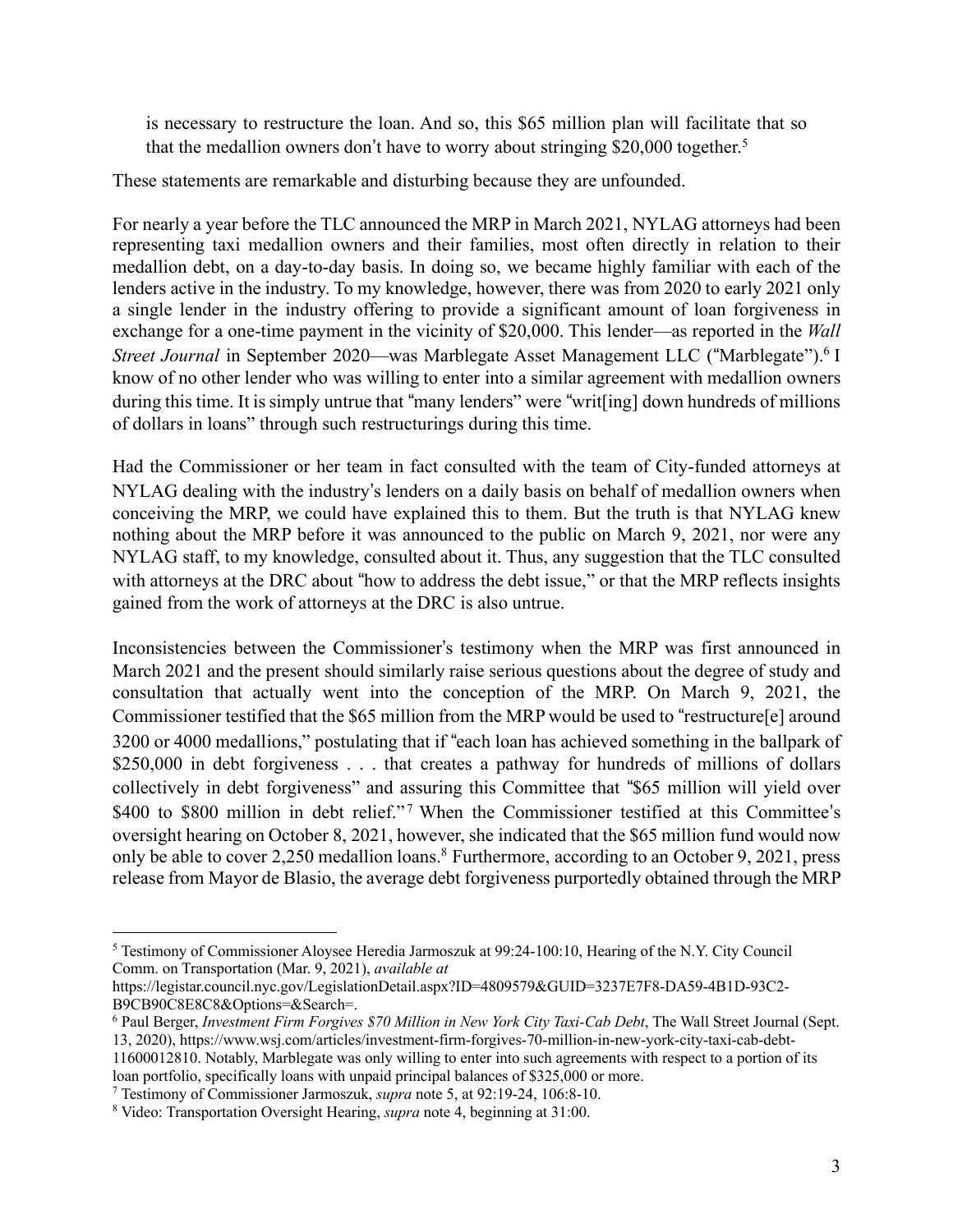so far has been only  $\sim $155,000$ . This average has been declining each week since the administration began issuing weekly press releases touting the purported results of the MRP on September 18, 2021<sup>10</sup>—with the average amount of forgiveness for "deals" approved in the most recent week being  $\sim $109,000$ .<sup>11</sup> (Tellingly, in her written testimony to this Committee for its October oversight hearing, Commissioner Jarmoszuk now boasts only that "some medallion owners . . . will attain over \$100,000 in debt forgiveness."12)

Yet, despite now admitting that it has "never been able to figure out what the debt issue is, or ... how many medallion owners actually need assistance,"<sup>13</sup> the de Blasio administration continues to claim that "\$500 million in total relief [is] expected" from the MRP.<sup>14</sup> Even using the TLC's own numbers for the average debt forgiveness obtained through the MRP so far (\$155,000), and assuming that 2,250 medallion owners are able to get their lender to participate, however, one can see the Program is only on track to yield approximately \$350 million. Furthermore, for reasons that I explain below, the debt forgiveness figures that the TLC has reported for the MRP so far are misleading; and it is practically unfathomable that the MRP in its current design will actually benefit 2,250 medallion owners.

# **The Failure of the Medallion Relief Program**

In the months following the announcement of the MRP, the TLC solicited hundreds of medallion owners to schedule appointments with NYLAG, making bold claims to medallion owners about the ability of NYLAG's attorneys to negotiate significant amounts of loan forgiveness from lenders using \$20,000 from the MRP. For example, the TLC's webpage for the MRP states that \$20,000 "can be used as a down payment to restructure loan with your lender. They create a multiplier effect: \$20,000 can mean hundreds of thousands of dollars off your loan principal."15 Likewise, Commissioner Jarmoszuk reportedly assured one medallion owner that the \$20,000 would "cut your debt in half. So today you owe \$400,000. If you participate in this program, when it's done you will owe \$200,000."16

<sup>9</sup> Press Release, Office of the Mayor, Taxi Medallion Relief Program Sees First 90 Owners Receive \$14 Million in Debt Forgiveness (Oct. 9, 2021), *available at* https://www1.nyc.gov/office-of-the-mayor/news/682-21/taximedallion-relief-program-sees-first-90-owners-receive-14-million-debt-forgiveness.

<sup>&</sup>lt;sup>10</sup> Press Release, Office of the Mayor, First Taxi Medallion Owners Receive \$700,000 in Debt Relief, as \$500 Million in Total Relief Expected for More Drivers (Sept. 18, 2021), *available at* https://www1.nyc.gov/office-of-themayor/news/629-21/first-taxi-medallion-owners-receive-700-000-debt-relief-500-million-total-relief.

<sup>11</sup> Taxi Medallion Relief Program Sees First 90 Owners Receive \$14 Million, *supra* note 9.

<sup>&</sup>lt;sup>12</sup> Written Testimony of Commissioner Aloysee Heredia Jarmoszuk at 4, Hearing of the N.Y. City Council Comm. on Transportation (Oct. 8, 2021), *available at*

https://legistar.council.nyc.gov/LegislationDetail.aspx?ID=5158117&GUID=7F7270B6-1281-4A7D-A13D-5B0B26AAF6FB&Options=&Search=.

<sup>&</sup>lt;sup>13</sup> Video: Transportation Oversight Hearing, *supra* note 4, beginning at 48:02.

<sup>&</sup>lt;sup>14</sup> Press Release, Office of the Mayor, First Taxi Medallion Owners see Over \$5 Million in Debt Relief (Sept. 25, 2021), *available at* https://www1.nyc.gov/office-of-the-mayor/news/650-21/first-taxi-medallion-owners-see-5 million-debt-relief.

<sup>15</sup> Taxi Medallion Owner Relief Program, *supra* note 2.

<sup>16</sup> Brian Pascus, *'Stop with the Suicide Thing,'Taxi Chief Tells Cab Owner Opposed to Mayor's Medallion Plan*," Crain's N.Y. Business (Apr. 14, 2021), https://www.crainsnewyork.com/transportation/stop-suicide-thing-taxi-chieftells-cab-owner-opposed-mayors-medallion-plan.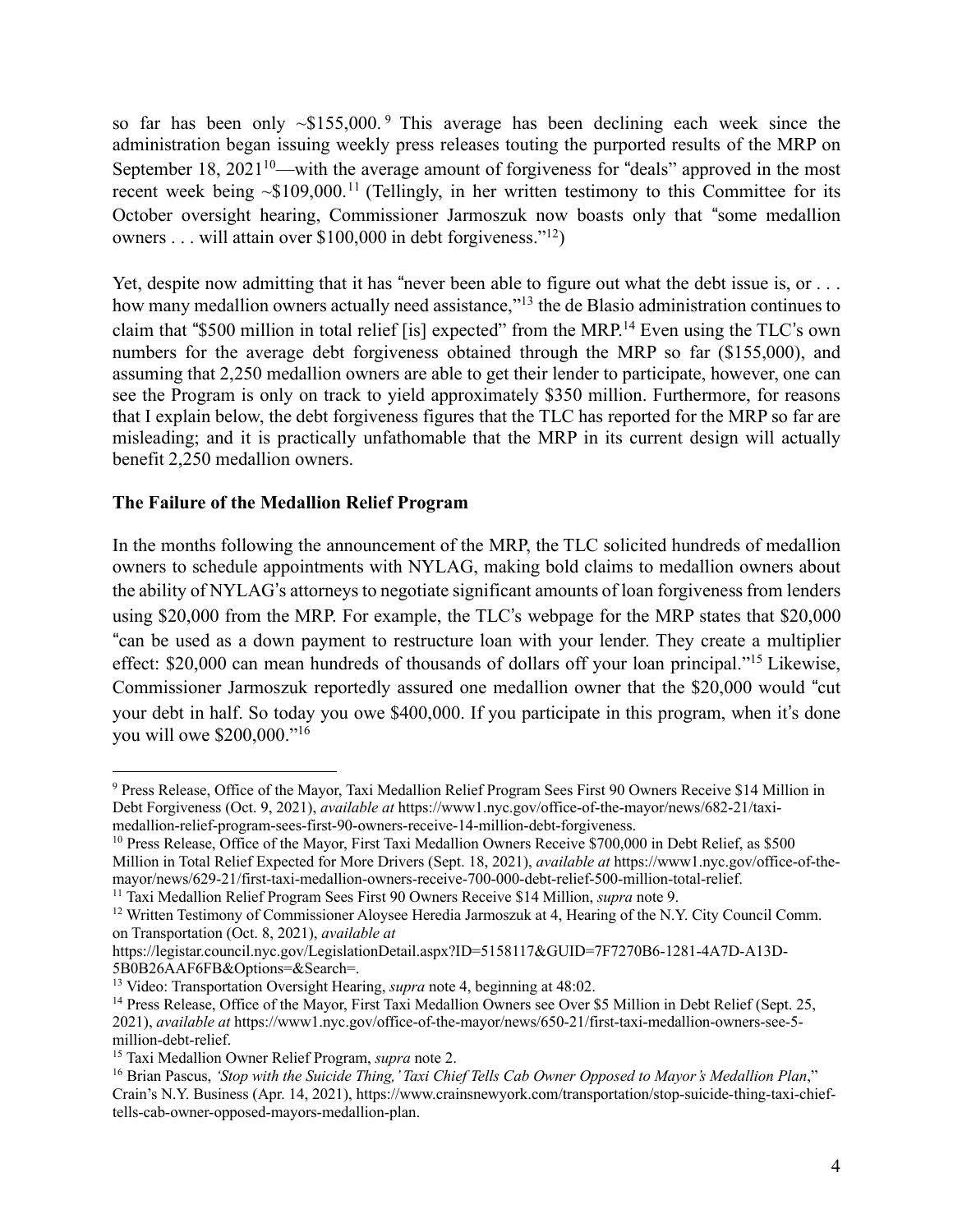The story told by the TLC about what happened next is as follows. According to the Statement of Basis and Purpose of the proposed rules for the MRP, published in mid-August, "The TLC's Owner-Driver Resource Center has worked with over 700 medallion owners and a dozen different lenders on renegotiating loans. Lenders have participated in the process and have offered restructuring and forgiveness terms that would meet the required parameters of the proposed rules."17 Similarly, the Office of the Mayor stated in a September 18th press release that "[n]early 800 medallion owners are in stages of renegotiations, a significant portion of which will be completed by the end of 2021."18 And, in her written testimony to this Committee, Commissioner Jarmoszuk claimed that "over 1,000 Medallion Owners and a dozen lenders are in various stages of working with the TLC Owner/Driver Resource Center to restructure loans and lower monthly payments."19

These claims are extraordinarily misleading, if not outright false. As of the date I was suspended from working with medallion owners, September 10, 2021, there were to my knowledge at most two lenders agreeing to provide loan forgiveness to borrowers through restructurings in amounts that qualified them for grants under the proposed rules for the MRP.

Specifically, for borrowers who owe \$325,000 or more in unpaid principal, Marblegate had been offering to lower the borrower's balance to \$275,000 and to accept a minimum monthly payment of \$1,607.62, in exchange for the \$20,000 MRP payment and a \$1,500 upfront "legal fee" from the borrower. (Because the rules for MRP require the lender to provide at least 30% forgiveness if the minimum monthly payment is more than  $$1,500,^{20}$  only Marblegate borrowers with an unpaid principal balance of approximately \$400,000 or more actually stood to qualify, however.) As the TLC also knows, for borrowers who owe between \$200,000 and \$325,000 in unpaid principal, Marblegate was only willing to provide 10% loan forgiveness in exchange for the \$20,000 MRP grant (and a \$1,500 fee from the borrower). And, for borrowers who owe less than \$200,000, Marblegate was only willing to provide 5% forgiveness.

Based on my knowledge of lenders' negotiating activity, a second lender, Signature Financial LLC ("Signature"), may have begun tendering restructuring offers that would have qualified borrowers for grants under the proposed rules. However, I am not aware of specific instances where this had occurred. Signature has a substantially smaller medallion loan portfolio than Marblegate.

There were some additional lenders that had indicated their willingness to accept money from the MRP as part of a borrower's payment to settle their medallion loan. Loan settlements involve the borrower making a one-time payment—typically between \$80,000 and \$250,000 depending on the lender and the borrower's unpaid principal balance—to settle their debt outright. As I will explain shortly, the difference between a loan settlement and a loan restructuring is significant.

<sup>&</sup>lt;sup>17</sup> N.Y.C. Taxi and Limousine Comm'n, Notice of Public Hearing and Opportunity to Comment on Proposed Rules, Aug. 2021, *available at* https://www1.nyc.gov/assets/tlc/downloads/pdf/proposed-eligibility-for-medallionreliefprogram-08-19-2021.pdf.

<sup>18</sup> First Taxi Medallion Owners Receive \$700,000 in Debt Relief, *supra* note 10.

<sup>19</sup> Written Testimony of Commissioner Jarmoszuk, *supra* note 12 at 5.

<sup>20</sup> Notice of Public Hearing and Opportunity to Comment on Proposed Rules, *supra* note 17.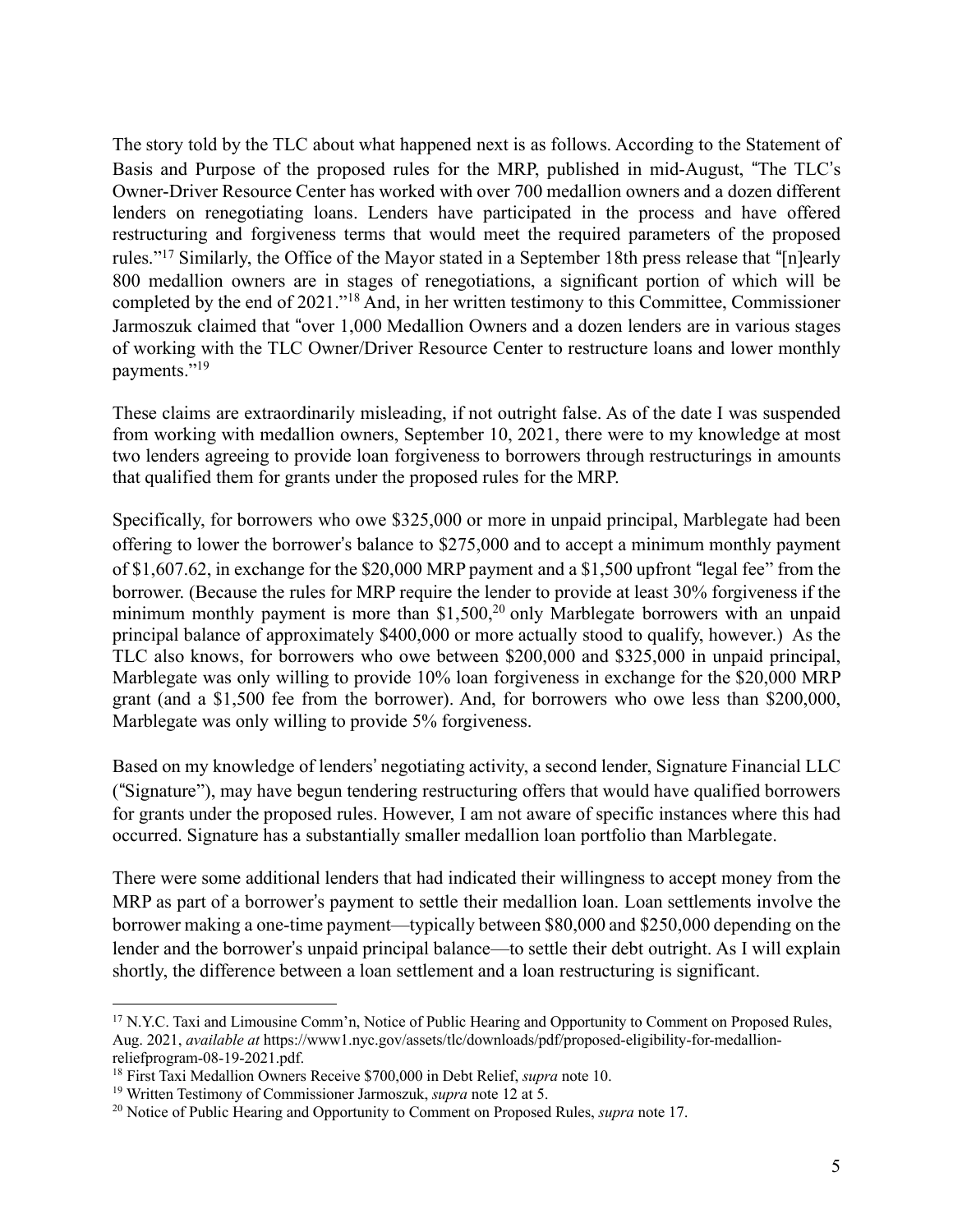The information about the first 57 medallion owners approved for the MRP provided by Commissioner Jarmoszuk at the October 6, 2021, TLC meeting is revealing. According to her, "Of that group of people, we had about 11 . . . that were able to settle, and will owe no money now. Um, we had eight, uh, we had eight who will have monthly payments of less than \$615 a month under their new restructuring, um, and 37 of the, the, remaining, um, group, uh, will have payments below \$1,600 a month."<sup>21</sup> The Commissioner also stated that these 57 medallion owners collectively achieved \$10.4 million in debt forgiveness.22

One crucial thing to recognize about these figures is that, in those instances where the borrower settled their loan, they would have generally paid tens (if not hundreds) of thousands of dollars in addition to the \$20,000 provided through the MRP in order to settle. For obvious reasons, this option is not available to most medallion owners. Additionally, it is misleading to include the debt forgiveness achieved by these borrowers in the total and/or average amount that the MRP has yielded, because most of the forgiveness obtained by these borrowers is not actually attributable to the MRP.

Also significant is the Commissioner's seemingly arbitrary delineation between eight borrowers whose monthly payments will be less than \$615 and 37 borrowers who "will have payments below \$1,600." To me, this information is not arbitrary, but clearly indicates that the 37 borrowers are Marblegate borrowers who all entered into the same agreement, with identical loan terms (described above), to lower their principal balance to  $$275,000<sup>23</sup>$  Finally, based on my knowledge of Signature's loan portfolio and NYLAG's prior experience negotiating agreements with them, the monthly payment amounts obtained by the remaining eight borrowers are suggestive of restructurings with Signature.

For all of these reasons, as well as others which follow, any suggestion that the "deals" completed via the MRP thus far are representative of individual medallion owners as a whole is grossly misleading.

# **An Ongoing Effort to Obscure the Program**!**s Failures**

Among the industry's other lenders, one of the largest holders of medallion loans, OSK, a Minnesota-based hedge fund, had at the time of my suspension continually refused to engage in substantive discussions regarding the MRP with attorneys from NYLAG. Instead, beginning before my suspension and continuing during it, OSK has recently been engaged in an aggressive effort to enforce its loans, repossessing numerous medallions and filing a wave of new litigation against borrowers.24 In other words, just as the Commissioner testifies that the "TLC expect[s] to

<sup>21</sup> Video: N.Y.C. Taxi and Limousine Comm'n Meeting (Oct. 6, 2021) (beginning at 12:48), *available at* https://livestream.com/nyctaxi/100621commmeeting.

 $^{22}$  *Id.* (beginning at 11:20).

<sup>&</sup>lt;sup>23</sup> Why the Commissioner would state that these borrowers' payments would be "below \$1,600," rather than the actual \$1,607.62 amount, I do not know. But doing so is not inconsistent with what seems to me to be a pattern of exaggeration and embellishment.

<sup>&</sup>lt;sup>24</sup> These litigation filings are public record.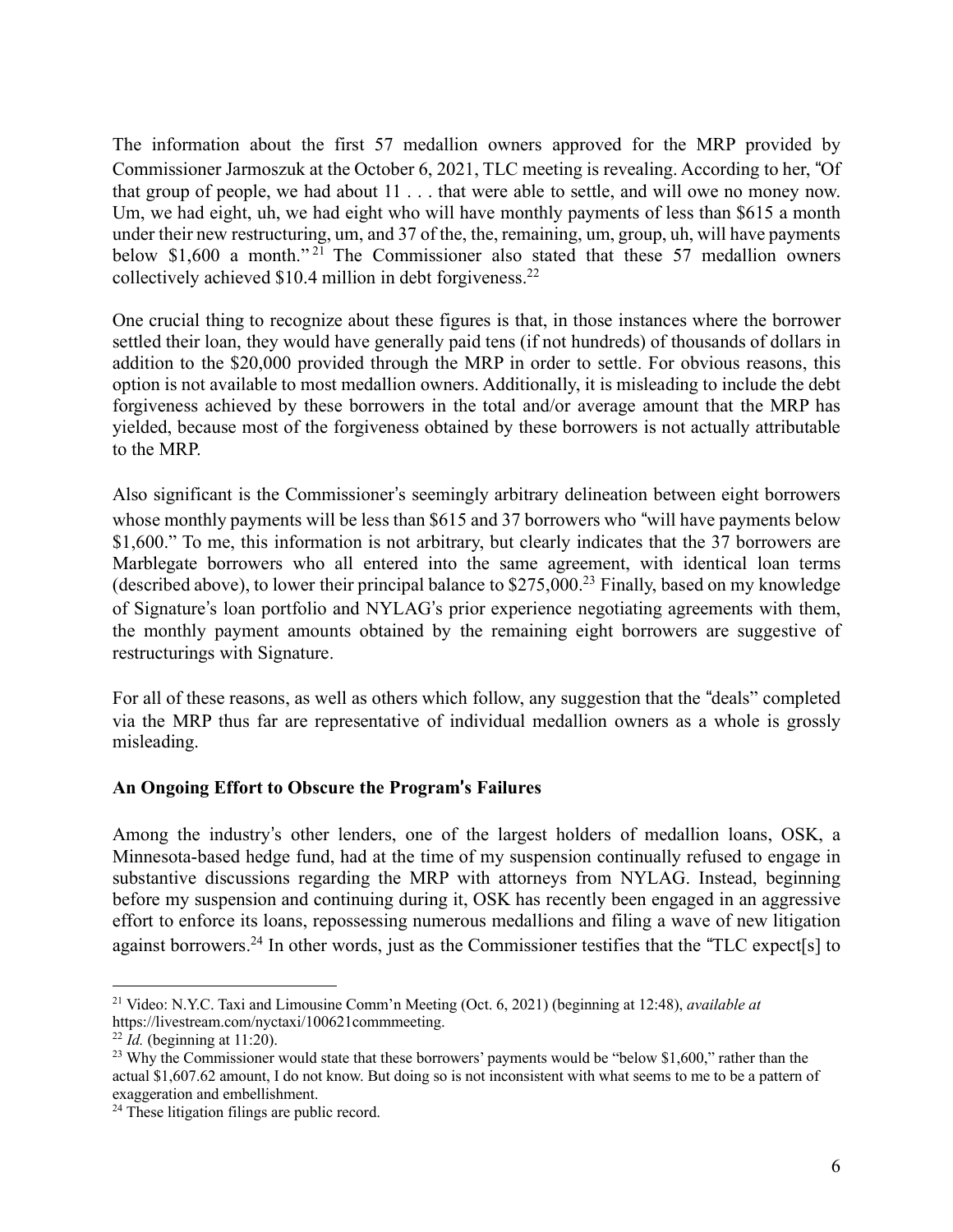help all individual medallion owners who need assistance" and that she "is not aware of any lenders who are not participating" in the MRP,<sup>25</sup> one of the industry's largest lenders is actively foreclosing on medallion owners.

Another lender had expressly declined to participate in the MRP for purposes of loan restructurings, stating that it would only be willing to accept money from the MRP as part of a borrower's one-time payment to settle their loan.

Another lender, one of the largest in the industry, had indicated that it was only willing to provide \$40,000 in loan forgiveness to borrowers who wished to participate in the MRP (at least, on the understanding that the amount of the MRP grant would be \$20,000). This amount would be inadequate to qualify most of the lender's borrowers for grants under the proposed rules of the MRP, given their typical unpaid principal balances.

At the time of my suspension, to my knowledge, there was only one other lender that was developing a serious proposal to provide loan forgiveness through restructurings in amounts that would qualify a significant number of its borrowers for grants under the now-final rules of the MRP. However, these efforts by the lender were only preliminary and were subject to an internal approval process, and no qualifying offers had yet been made. Moreover, this lender only holds minority participatory interests in a significant portion of the loans in its portfolio, while the majority owner varies from loan to loan. In these cases, the decision of whether to participate in the MRP would remain up to the majority participant.

Based on the actual response of the industry's lenders to the MRP, it was not altogether surprising to me when, on September 9th, Cynthia Davidson informed NYLAG's attorneys that the TLC was planning to increase the amount of the grant available under the MRP from \$20,000 to \$30,000 or \$40,000 where lenders are unwilling to agree to provide the 20%, 30%, or 40% forgiveness required under the rules of the MRP.

All of this is also generally consistent with reporting in *Crain's New York Business* that Commissioner Jarmoszuk "held a call with skeptical lenders Aug. 18 [*sic*] to announce that the commission is now turning the \$29,000 into one-time grant payments," and that "some lenders remain hesitant on whether it's in their best interest to participate."<sup>26</sup> As one industry insider explained: "Lenders were pushing back as far as the dollar amount they were willing to commit . . . lenders are looking at it and saying,  $\therefore$  it seems what we have to give up isn't worth it.'"<sup>27</sup>

What is surprising to me, and deeply troubling, is that the TLC nonetheless continues to push a narrative about the MRP in public and before the City Council that is sharply divergent from what is actually unfolding through the administration of the Program. Commissioner Jarmoszuk

<sup>25</sup> Video: Transportation Oversight Hearing, *supra* note 4, beginning at 48:02 and 1:12:30, respectfully.

<sup>26</sup> Brian Pascus, *\$65M Taxi Relief Fund Stalls Six Months On*, Crain's N.Y. Business (Aug. 30, 2021),

https://www.crainsnewyork.com/transportation/new-york-city-tlc-65-million-medallion-relief-program-stalls-aftersix-months.

<sup>27</sup> *Id.*